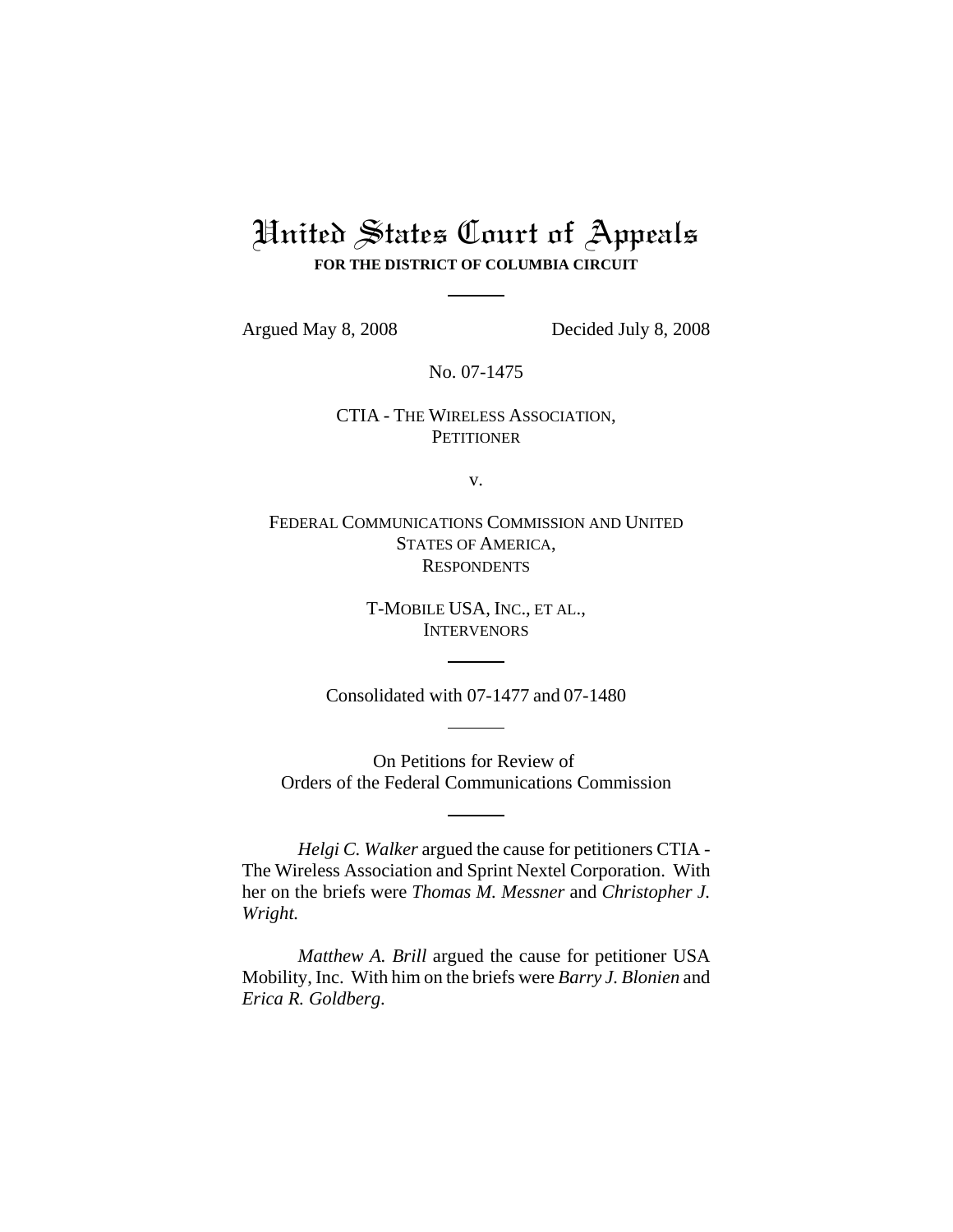*Michael T. Fitch*, *Lynn R. Charytan*, *Samir C. Jain*, *Craig E. Gilmore*, *Travis E. Litman*, *Carl W. Northrop*, *Thomas J. Sugrue*, *Sara Leibman*, *T. Scott Thompson*, and *Christopher A. Fedeli* were on the brief for intervenors in support of petitioners.

*Nandan M. Joshi*, Counsel, Federal Communications Commission, argued the cause for respondents. With him on the briefs were *Thomas O. Barnett*, Assistant Attorney General, *Robert B. Nicholson* and *James J. Fredricks*, Attorneys, *Matthew B. Berry*, General Counsel, Federal Communications Commission, *Joseph R. Palmore*, Deputy General Counsel, *Daniel M. Armstrong*, Associate General Counsel, and *Richard K. Welch*, Acting Deputy Associate General Counsel.

Before: SENTELLE, *Chief Judge*, and RANDOLPH and ROGERS, *Circuit Judges*.

Opinion for the Court filed by *Circuit Judge* RANDOLPH.

Concurring opinion filed by *Circuit Judge* ROGERS.

RANDOLPH, *Circuit Judge*: Hurricane Katrina exposed several weaknesses in the Gulf Coast's communications infrastructure, among which was the loss of power for critical communications networks. To address this problem, the Federal Communications Commission promulgated a rule requiring commercial mobile radio service (CMRS) providers<sup>1</sup> to maintain a minimum amount of emergency backup power for "all assets necessary to maintain communications that are normally powered from local commercial power." *In the Matter of Recommendations of the Independent Panel Reviewing the*

<sup>&</sup>lt;sup>1</sup>The Commission's rules include cellular and paging service providers as CMRS providers. *See* 47 C.F.R. § 20.9(a).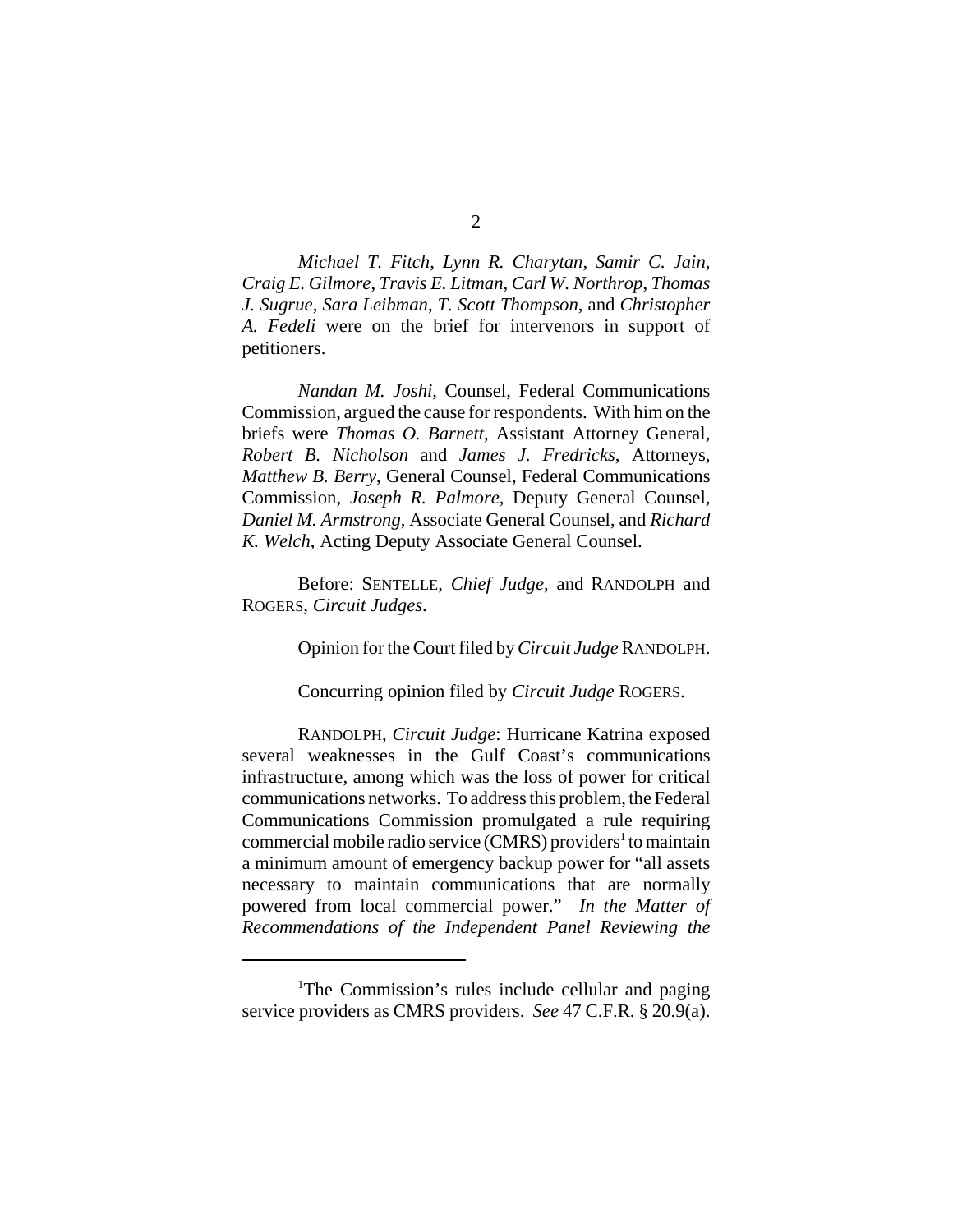*Impact of Hurricane Katrina on Communications Networks*, 22 F.C.C. Rcd 18,013, 18,035 (2007) ("Reconsideration Order"). The rule thus requires a backup power source (*e.g*., batteries or generators) for every cell site and paging transmitter unless an exemption is met.<sup>2</sup> Petitioners, who are wireless and paging service providers, oppose the backup power rule on the grounds that the Commission adopted it without statutory authority, that the parties lacked notice, and that the Commission acted arbitrarily and capriciously. We decline to address these contentions now because the case is not ripe for review.

The backup power rule's provisions do not take effect until the Office of Management and Budget (OMB) approves the information collection provisions contained in the rule's extensive reporting mechanism. *See id.* at 18,025, 18,026. Providers must submit, within six months of the effective date of the rule, lists of: each asset that is in compliance with the backup power requirement; each asset that is not in compliance but comes within one of the three exemptions; and each asset that is not in compliance and not exempted. *Id.* at 18,024–25. For a noncompliant asset that meets an exemption, providers "must include a description of facts supporting the basis of the . . . claim of preclusion from compliance." *Id.* at 18,025. For a noncompliant asset that does not meet an exemption, providers must modify the asset or file an "emergency backup power compliance plan" demonstrating how the "provider intends to

<sup>&</sup>lt;sup>2</sup>The Commission provided exemptions for when compliance with the backup power rule "is precluded by: (1) federal, state, tribal or local law; (2) risk to safety of life or health; or (3) private legal obligation or agreement." 22 F.C.C. Rcd at 18,024. For assets falling outside these specific exemptions, a provider can submit an alternative compliance plan that "ensure[s] backup power is available for 100 percent of the area covered by any non-compliant asset." *Id.* at 18,025.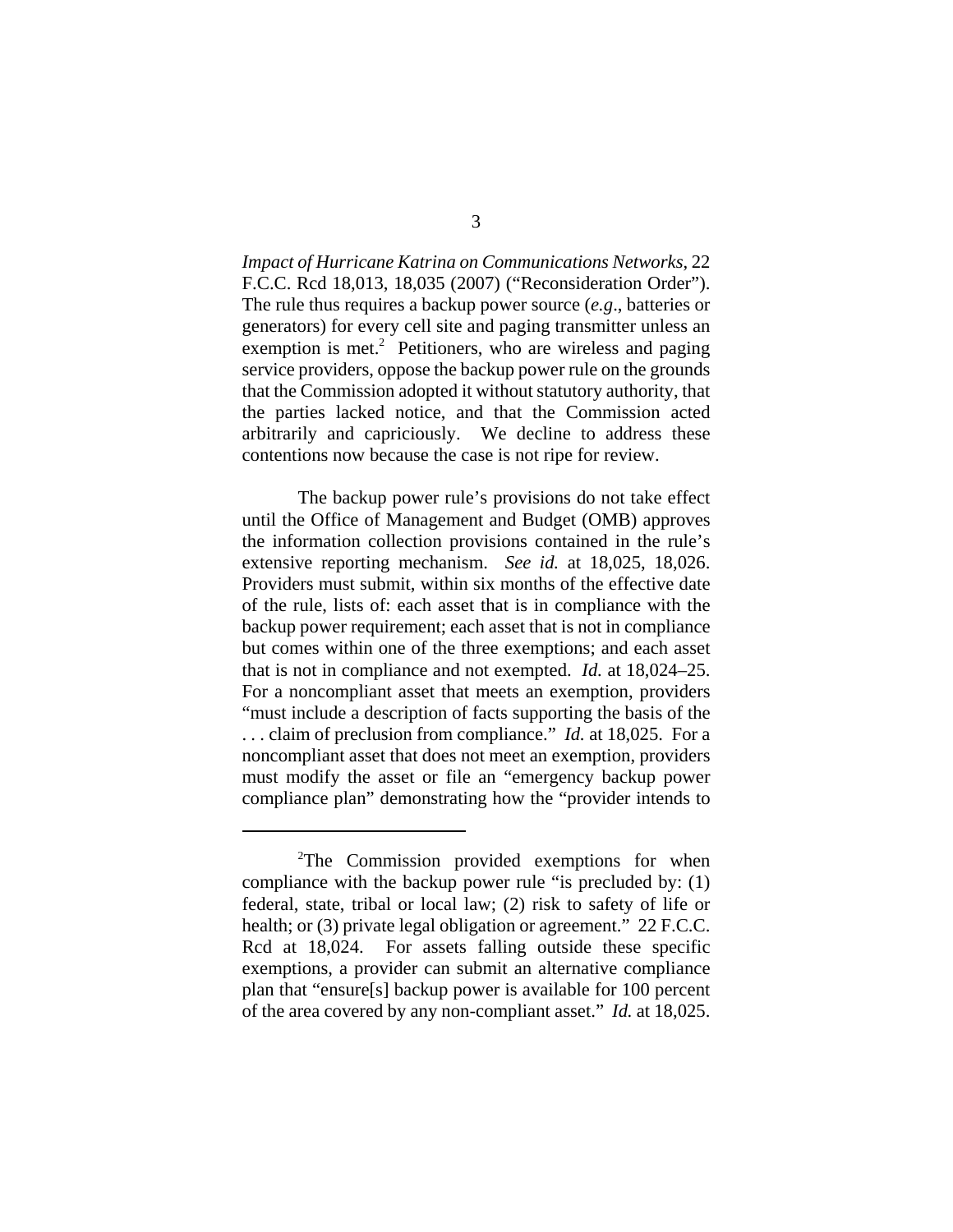provide emergency backup power to 100 percent of the area covered by [the] non-compliant asset." *Id.* This information is crucial to the operation of the backup power rule. Without it, the Commission would have difficulty enforcing the rule, and the exemptions and alternative compliance plan might be unworkable.

 The need for OMB approval for information collections derives from the Paperwork Reduction Act ("the Act"), 44 U.S.C. § 3501 *et seq.* Whenever an agency seeks to collect information from the public, it must submit the collection plan to OMB, which can approve, disapprove, or "instruct the agency to make substantive or material change." 44 U.S.C. § 3507(e)(1). OMB must "provide at least 30 days for public comment prior to making a decision." § 3507(b). Though the Act only requires OMB approval of collections of information, the Commission ordered that the entire backup power rule, including the substantive minimum power requirements, "shall be effective on the date of Federal Register notice announcing OMB approval of the information collection." Reconsideration Order, 22 F.C.C. Rcd at 18,022. The Commission has not yet submitted the rule's information collection provisions to OMB for review, and thus OMB has not reached any decision.

Because none of the backup power rule's requirements takes effect until OMB approves the information collections, the case is unripe and we shall hold it in abeyance pending OMB's decision. The "basic rationale" of the ripeness doctrine "is to prevent the courts, through avoidance of premature adjudication, from entangling themselves in abstract disagreements over administrative policies, and also to protect the agencies from judicial interference until an administrative decision has been formalized and its effects felt in a concrete way by the challenging parties." *Abbott Labs. v. Gardner*, 387 U.S. 136, 148–49 (1967). The inquiry involves "a two-part analysis,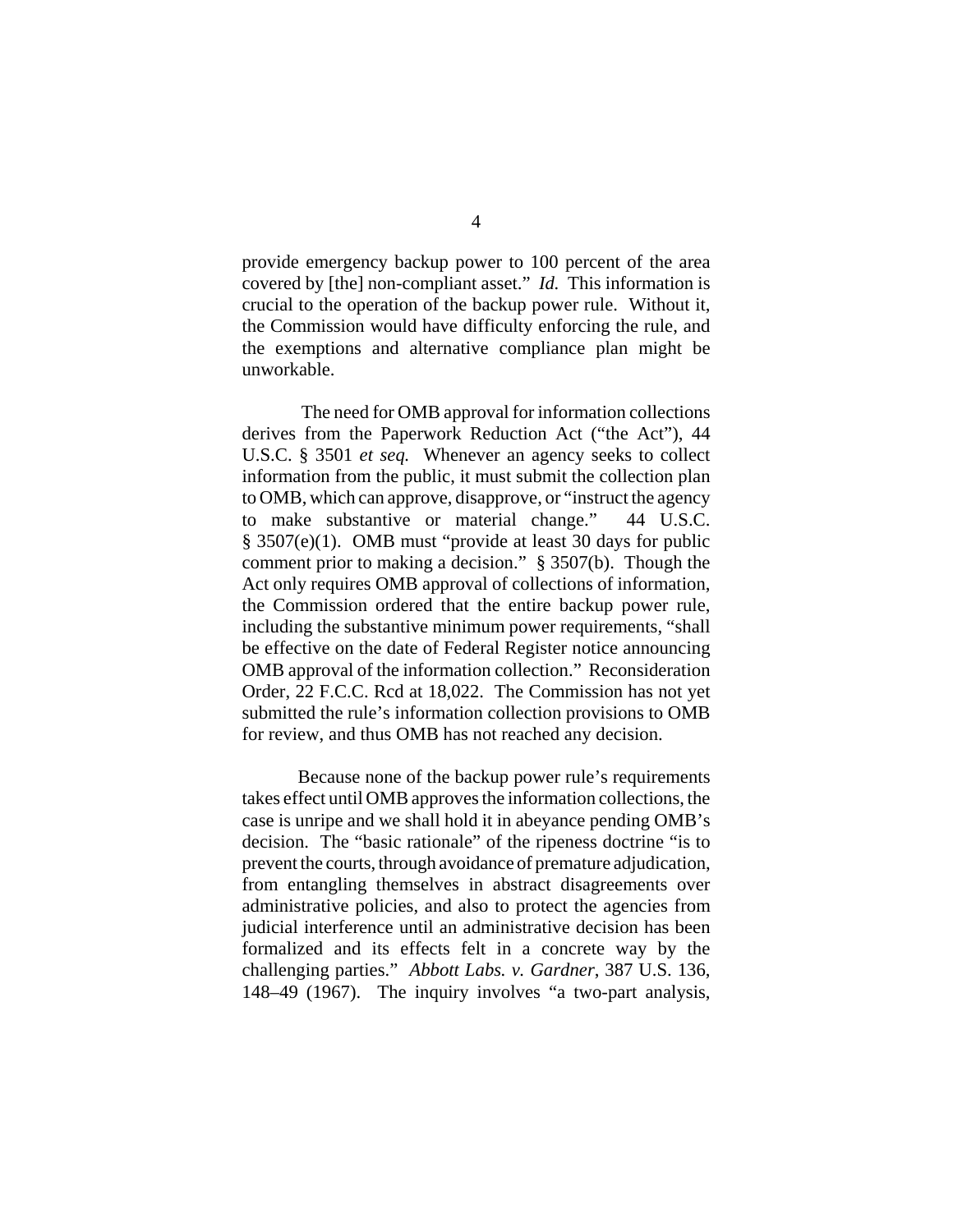evaluating '[1] the fitness of the issues for judicial decision and [2] the hardship to the parties of withholding court consideration.'" *Nat'l Treasury Employees Union v. United States*, 101 F.3d 1423, 1431 (D.C. Cir. 1996) (quoting *Abbott Labs.*, 387 U.S. at 149).

The fitness of an issue for review depends, among other things, "on whether it is 'purely legal, whether consideration of the issue would benefit from a more concrete setting, and whether the agency's action is sufficiently final.'" *Atl. States Legal Found., Inc. v. EPA*, 325 F.3d 281, 284 (D.C. Cir. 2003) (quoting *Clean Air Implementation Project v. EPA*, 150 F.3d 1200, 1204 (D.C. Cir. 1998)). Though claims that the rule was adopted without statutory authority and is arbitrary and capricious "present purely legal issues[,] . . . even purely legal issues may be unfit for review." *Id.* Importantly, a "claim is not ripe for adjudication if it rests upon 'contingent future events that may not occur as anticipated, or indeed may not occur at all.'" *Texas v. United States*, 523 U.S. 296, 300 (1998) (quoting *Thomas v. Union Carbide Agric. Prods.*, 473 U.S. 568, 580–81 (1985)).

These considerations weigh heavily in favor of holding the case in abeyance. We did so in analogous circumstances in *Devia v. NRC*, 492 F.3d 421 (D.C. Cir. 2007). That case arose from a company's desire to build and operate a spent nuclear fuel storage facility on land belonging to an Indian tribe. *Id.* at 422. The company needed a license from the Nuclear Regulatory Commission (NRC), a right-of-way from the Bureau of Land Management (BLM), and a lease from the Bureau of Indian Affairs (BIA). *Id.* After NRC granted the license, an association of tribal members petitioned for review in this court. *Id.* at 423. Later BLM and BIA denied the company's applications for the right-of-way and lease. *Id.* at 423. We concluded that the petition for review of NRC's decision was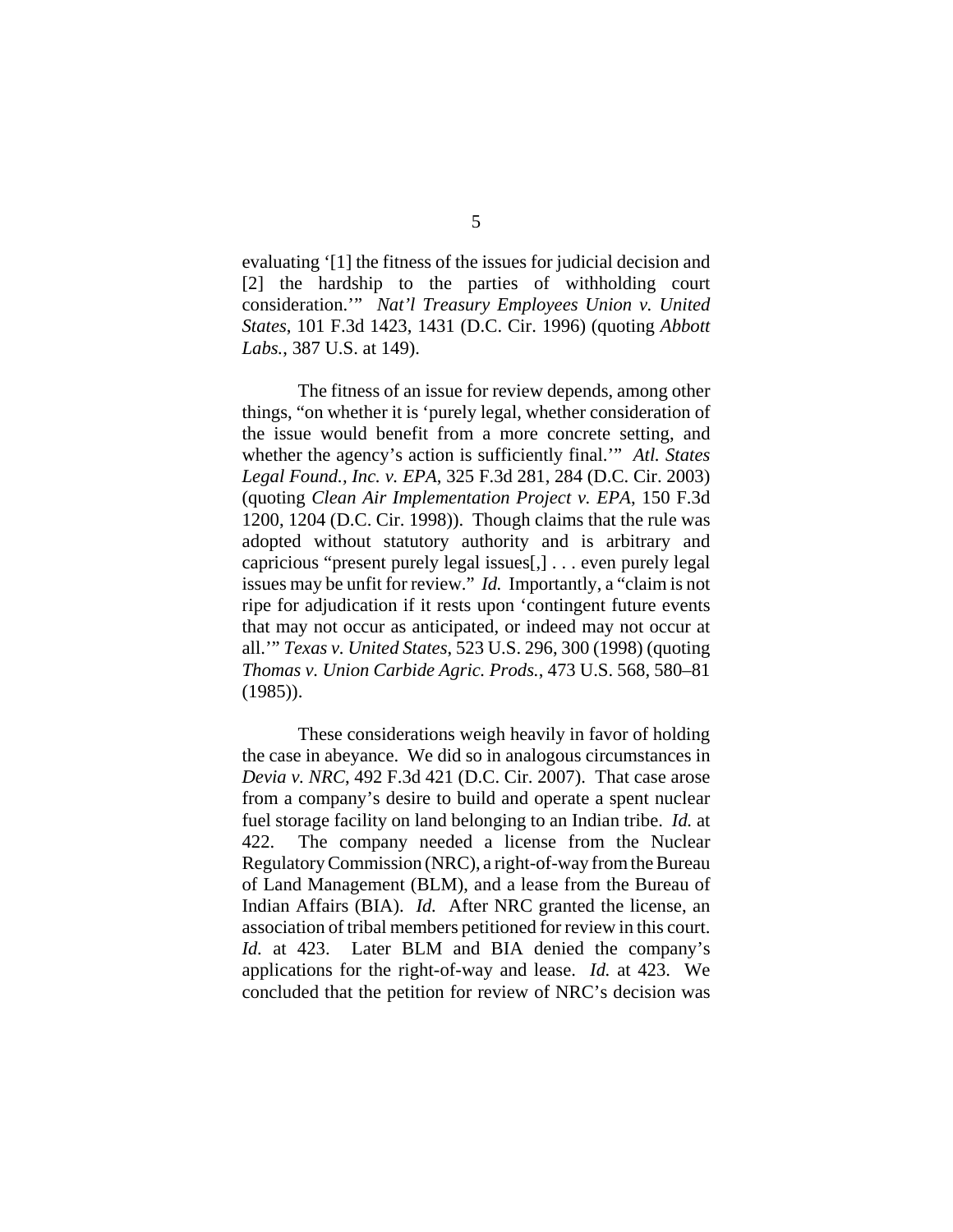not ripe for adjudication because the "denials of approval by the BLM and BIA appear to block the activity" of which the petitioners complained. *Id.* at 425. It was possible that the company could successfully petition for review of the BLM and BIA decisions or that the agencies could reverse themselves, thus clearing the way for construction of the facility, but those possibilities were too speculative to render the case ripe for review. *Id.* at 425–26. We made clear that the "question of fitness does not pivot solely on whether a court is capable of resolving a claim intelligently, but also involves an assessment of whether it is appropriate for the court to undertake the risk." Id. at 424 (citation omitted).

As in *Devia*, the effects of the Commission's action are contingent upon future action by another administrative agency. Though the other agencies in *Devia* had already denied approval, the court indicated that even "await[ing] uncertain approvals from other agencies" counsels against justiciability. *Id.* at 426. OMB must evaluate the information collections, and its disapproval would have a direct effect on the backup power rule. *Cf. Atl. States Legal Found.*, 325 F.3d at 285 ("[B]efore the regulations have any effect, . . . New York must act and in acting might alter EPA's product.").

As an independent regulatory agency, the Commission does have the power to overrule OMB, *see* 44 U.S.C.  $§$  3507(f)(1), but that contingency cannot render this case justiciable.3 *Cf. Am. Petroleum Inst. v. EPA*, 906 F.2d 729, 740–41 (D.C. Cir. 1990). The Commission might take that course and then again it might not. If OMB disapproves and the Commission fails to exercise its authority under  $\S$  3507(f)(1), any opinion on the merits would have addressed questions that

<sup>&</sup>lt;sup>3</sup>The Commission has not represented that it will exercise this authority.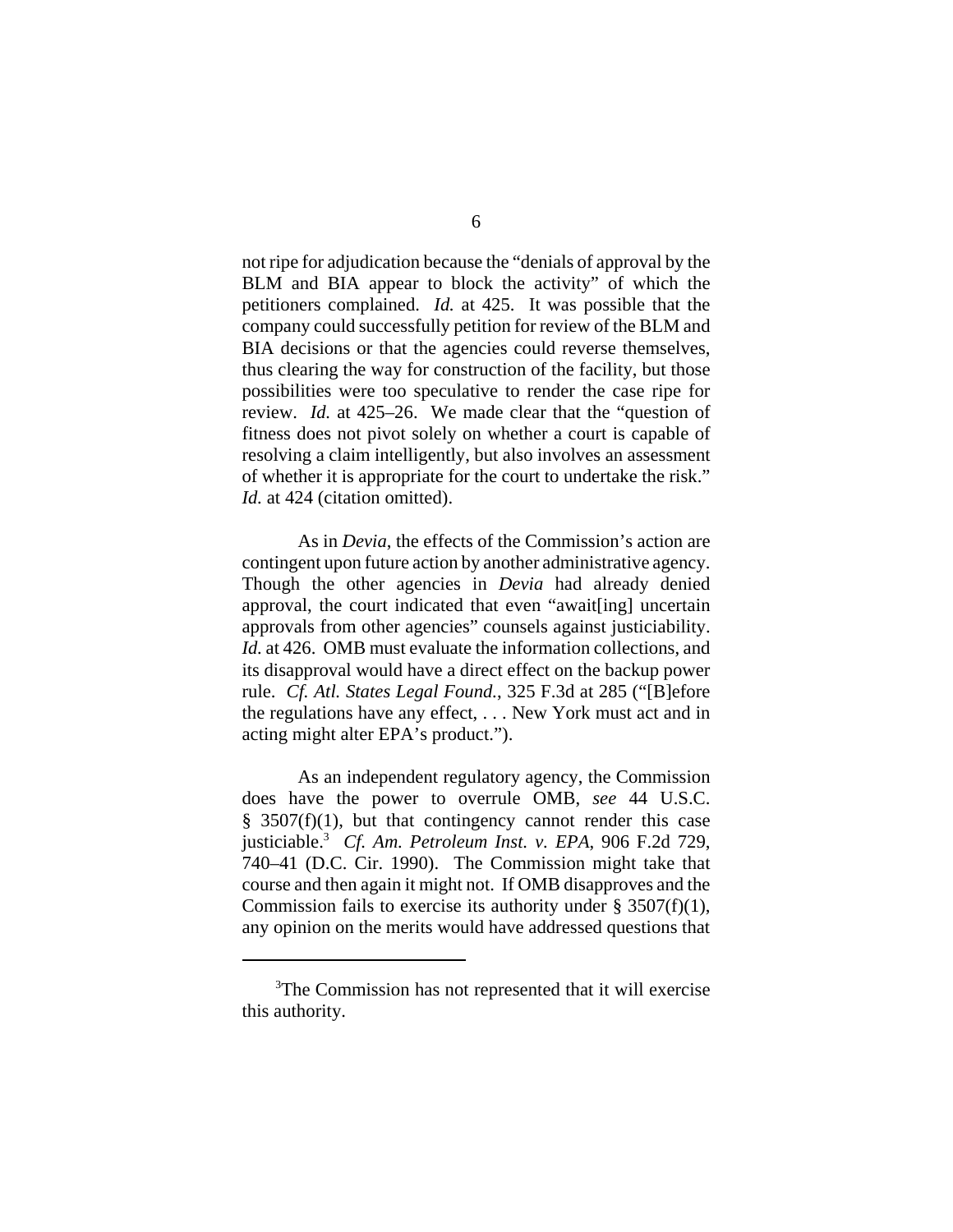have become moot. *See Devia*, 492 F.3d at 426. If the Commission only overrules OMB in part, for instance declining to reinstate one of the exemptions, that would undoubtedly impact our review of whether the rule is arbitrary and capricious. OMB's action and the Commission's response are entirely speculative at this point. Something more must happen before the rule's "effects [are] felt in a concrete way by the challenging parties." *Abbott Labs.*, 387 U.S. at 148–49. This case exemplifies "the usually unspoken element of the rationale underlying the ripeness doctrine: If we do not decide it now, we may never need to." *Nat'l Treasury Employees Union*, 101 F.3d at 1431.

As to the second prong of the ripeness test, we see little hardship to the parties in not deciding the case now. Petitioners note "the burden of extended uncertainty, as well as the cost of committing resources to compliance or preparation for compliance for an indefinite period of time." Pet'rs Supp. Br. 13. But "mere uncertainty as to the validity of a legal rul[ing]" does not "constitute[] a hardship for purposes of the ripeness analysis." *Nat'l Park Hospitality Ass'n v. Dep't of the Interior*, 538 U.S. 803, 811 (2003). Petitioners' concern over preparation costs is more substantial – the Commission partially justified the time-frame for complying with the rule on grounds that the OMB process "giv[es] providers additional time to come into compliance," suggesting that providers should begin preparing before the rule takes effect. Reconsideration Order, 22 F.C.C. Rcd at 18,026. Nonetheless, until the rule does take effect, petitioners "are 'not required to engage in, or to refrain from, any conduct' during the time the case is held in abeyance." *Devia*, 492 F.3d at 427 (quoting *Atl. States Legal Found.*, 325 F.3d at 285). Because petitioners are not required to do anything to comply with the backup power rule while this case is held in abeyance, the delay they cite does not overcome the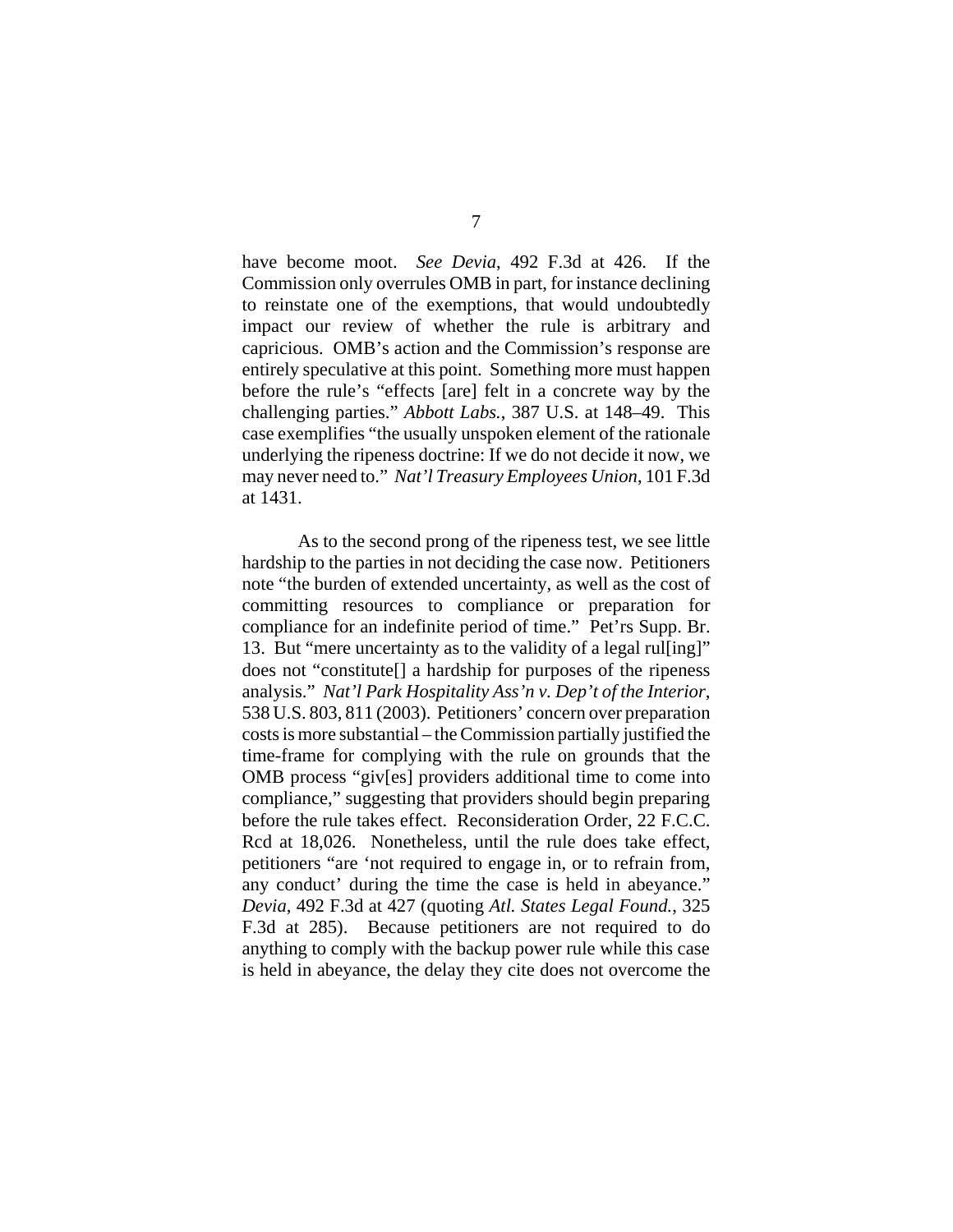judiciary's "theoretical role as the governmental branch of last resort." *Nat'l Treasury Employees Union*, 101 F.3d at 1431.

We recognize that parties still must petition for judicial review of the Commission's final orders within 60 days to preserve their rights, even though the case may be nonjusticiable due to pending OMB review. *See* 28 U.S.C. § 2344. We are not concerned that the Commission will use this holding to delay unnecessarily judicial review of its rules going forward. An agency has no interest in putting off review in these circumstances; its desire is to have its regulations take effect. And we have long presumed that executive agency officials will discharge their duties in good faith. *See Sprint Nextel Corp. v. FCC*, 508 F.3d 1129, 1133 (D.C. Cir. 2007) (citing *United States v. Morgan*, 313 U.S. 409, 421 (1941)).

We will therefore hold this case in abeyance pending OMB's action.

*So ordered*.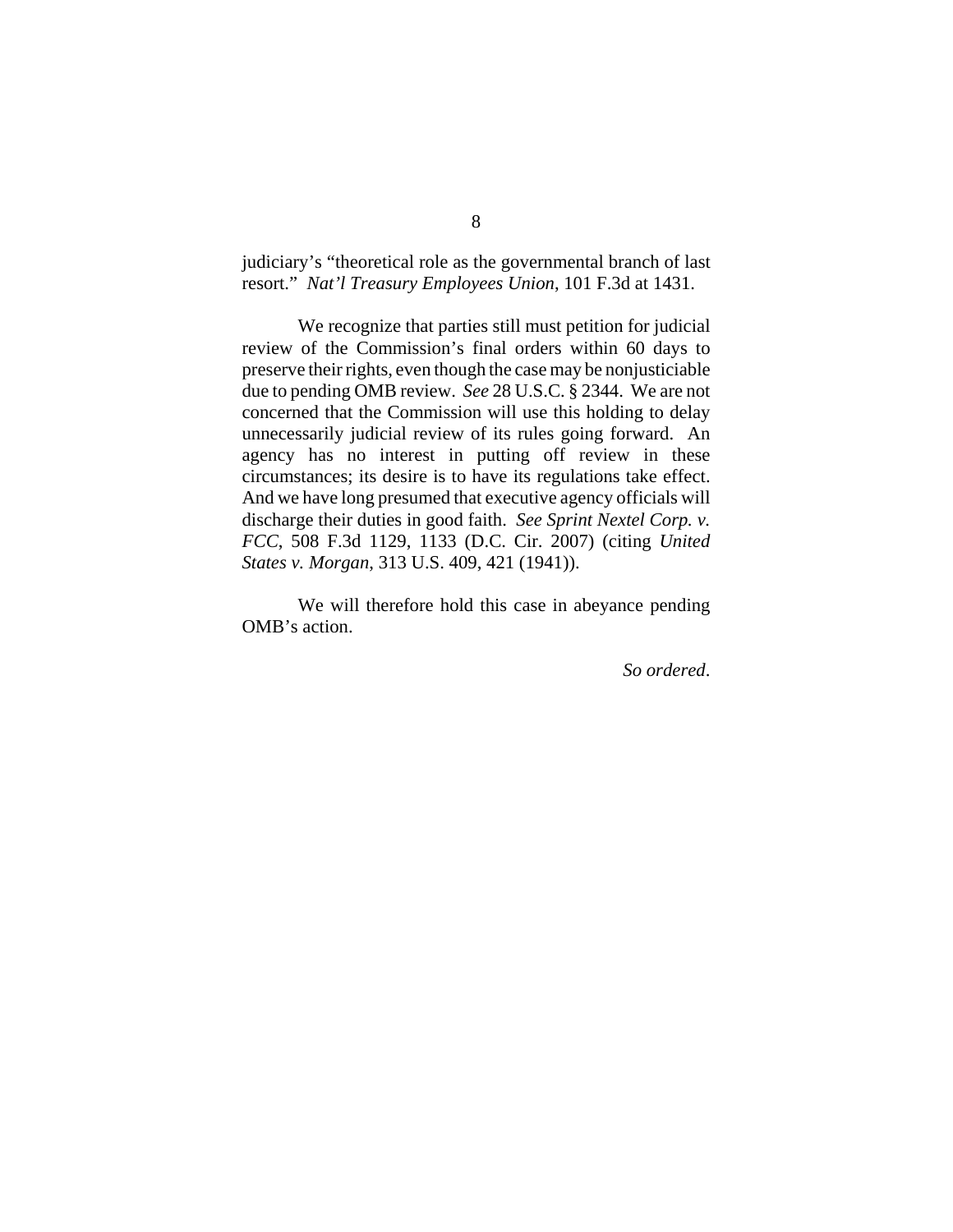ROGERS, *Circuit Judge*, concurring: While I agree that the petition for review of the Commission's emergency/backup power rule is unripe, I write to emphasize that neither this court's interim stay of the rule nor the Paperwork Reduction Act ("PRA"), 44 U.S.C. § 3501 *et seq*., justified the postponement of PRA review of the rule's information collection provisions by the Office of Management and Budget ("OMB"). This misguided agency decision necessitates a holding that potentially complicates and delays review under the Hobbs Act, 28 U.S.C. § 2344.

A brief history of the rule illustrates the odd posture of this case, an approach whose eventual results include delay of potentially life-saving regulations and, ironically, significant additional paperwork all around. On May 31, 2007, the Federal Communications Commission adopted the emergency/backup power rule, 47 C.F.R. §§ 12.1 & 12.2. *In the Matter of Recommendations of the Independent Panel Reviewing Impact of Hurricane Katrina on Communications Networks*, 22 F.C.C. Rcd. 10,541, 10,587-88 (released June 8, 2007). In adopting the rule the Commission explained that it was implementing recommendations in a study of communications problems that endangered public safety and health during Hurricane Katrina. *See id*. at 10,541. The rule set "requirements that will help ensure the resiliency, redundancy and reliability of communications systems, particularly 911 and E911 networks and/or systems," *id*. at 10,587 and these sections were to take effect August 10, 2007, *see Recommendations of the Independent Panel*, *Final Rule*, 72 Fed. Reg. 37,655 (2007).

Upon reconsideration, the Commission modified section 12.2 to include, among other things, the filing of inventory reports and any claims of preclusion from compliance within six months of the date of this requirement. *In the Matter of Recommendations of the Independent Panel Reviewing Impact of Hurricane Katrina on Communications Networks*, 22 F.C.C.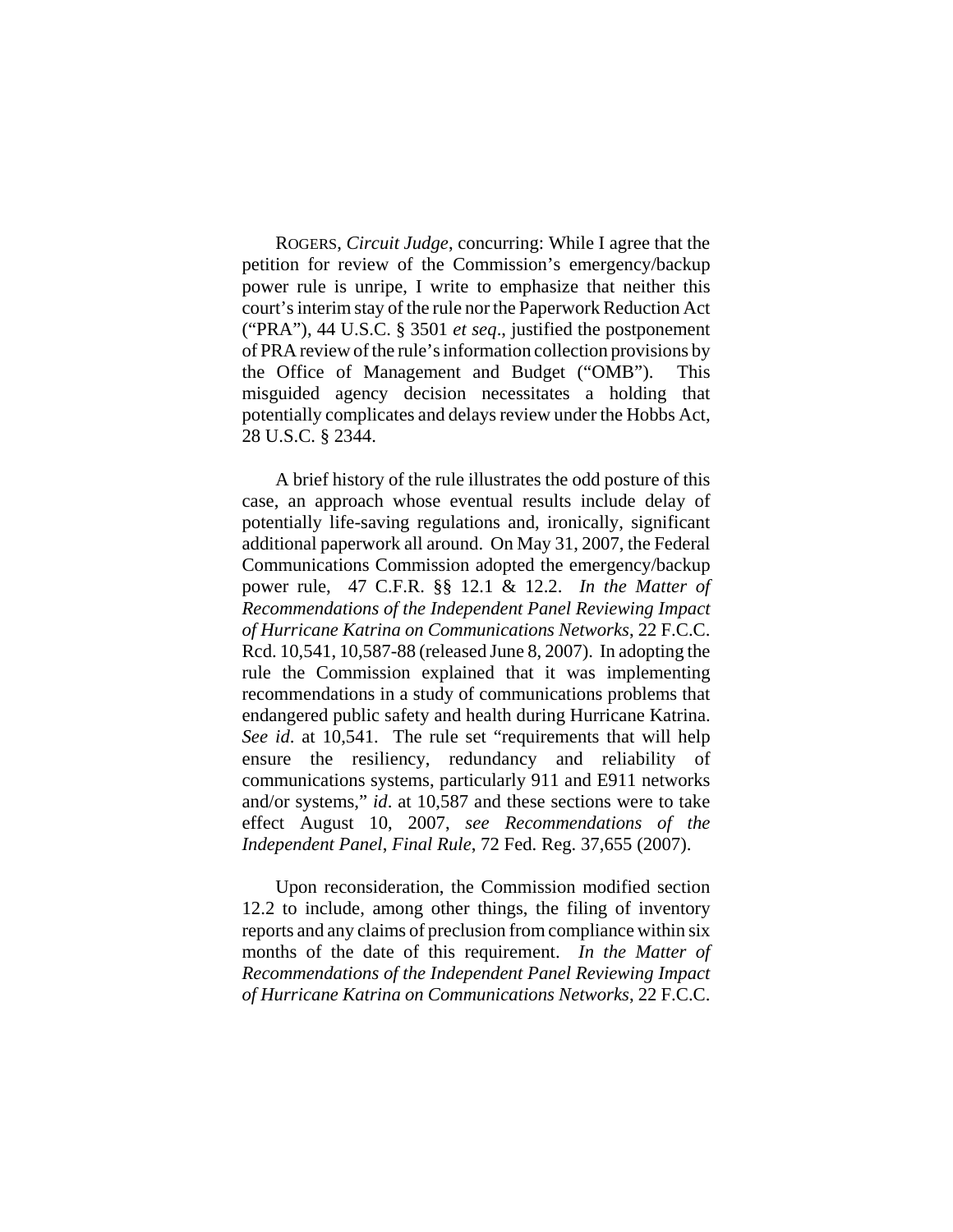Rcd. 18,013, 18,035-38 (Oct. 2, 2007) ("Order on Reconsideration"). Notwithstanding the emergency/backup power rule's public safety and health rationale, and the Commission's acknowledgment that in emergencies "the cost of failing to have [backup] power may be measured in lives lost," *id*. at 18,027, the Commission also ordered that all provisions of the rule, including section 12.2 "shall be effective on the date of the Federal Register notice announcing OMB approval of the information collection now contained in that rule," *id*. at 18,032.

The OMB has yet to begin review of the emergency/backup power rule. This is because the Commission deferred to OMB's request not to submit the rule for review. In its supplemental brief of May 19, 2008 the Commission states that "after this Court issued its February 28, 2008 order in this case staying the effective date of the rule pending judicial review, OMB informally informed FCC staff that it would prefer that the Commission not initiate the PRA process while the stay remained in effect." FCC Supplemental Br. at 5 (May 19,  $2008$ ).<sup>1</sup> No further explanation is offered. In the period between filing its responsive and supplemental briefs, however, the Commission appears to have altered its view concerning the significance of the information gathering provisions. Although the petitioners do not challenge the information and recordkeeping provisions of the rule, and the Commission never suggested in its responsive brief that these provisions were

<sup>&</sup>lt;sup>1</sup> By contrast, the Commission's responsive brief of Mar. 24, 2008 stated that submission of the rule to OMB was "expected . . . shortly." Resp. Br. at 18. Since the Commission's supplemental brief was filed, the court has not been notified of any change in the status of the rule.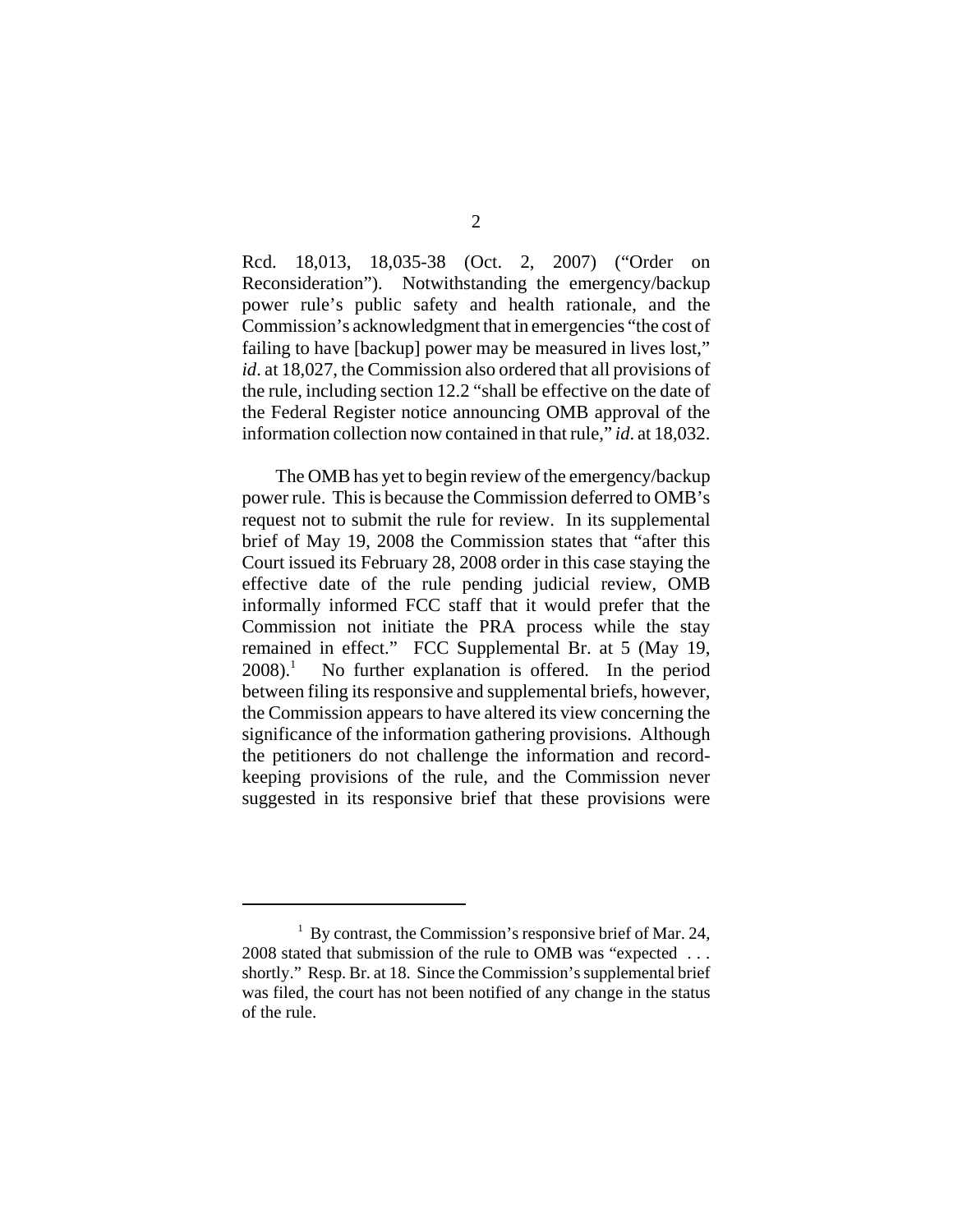inseparable from the backup requirement itself, $2$  the Commission, in responding to the court's *sua sponte* concern about justiciability, *see* Order of May 9, 2008, has adopted the view that the reporting requirements are so integral a part of the rule that judicial consideration of the petition for review is premature. FCC Supplemental Br. at 8. *See* Order on Reconsideration, 22 F.C.C. Rcd. at 18,024-27; *cf*. Op. at 3-4.

Given the importance of the emergency/backup power rule to human life, public safety and health, the initial postponement of OMB review can only be explained by assuming that the court's interim stay of the rule or the PRA were incorrectly viewed as providing a basis for delaying mandated agency review of regulations. In issuing a stay, the court is required to determine whether there is a substantial likelihood that the petitioner would succeed in its challenges to the rule, and whether a stay would be in the public interest and not cause undue prejudice to any party. *See Wash. Metro. Area Transit Comm. v. Holiday Tours Inc*., 559 F.2d 841, 843 (D.C. Cir. 1977). However, this analysis does not consider, and should not be used as a proxy for, the question of whether an agency rule is so obviously unlawful that it is not worthwhile to carry out statutory procedures prescribed by the PRA. Regardless of which party might prevail upon appeal, the Commission

 $2$  Even in its supplemental brief the Commission does no more than repeat the provisions of the rule to the effect that it will not become effective until approved by OMB or reaffirmed by the Commission over an OMB disapproval pursuant to the PRA, 44 U.S.C. § 3507(f)(1). FCC Supp. Br. at 9. During oral argument on May 8, 2008, Commission counsel stated in response to the court's *sua sponte* concern about ripeness only that "the FCC *seemed* to indicate in its reconsideration order that . . . th[e] [information gathering provision] is not severable." Oral Arg. Tr. at 21(emphasis added).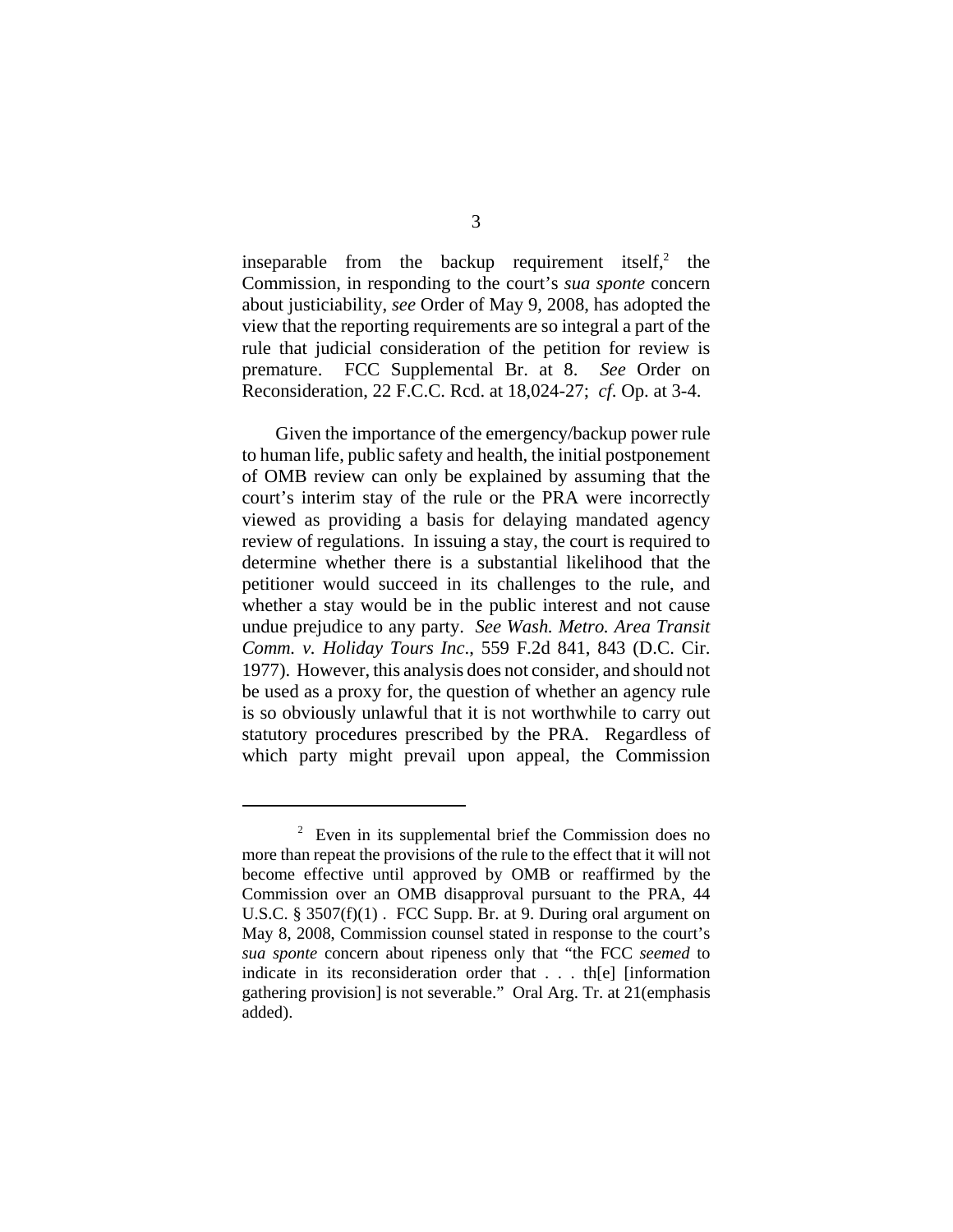determined that the emergency/backup power rule was necessary to protect public safety and health and the petitioners have a right to judicial review pursuant to the Hobbs Act. Similarly, nothing in the PRA suggests that it was intended to interfere with the Commission's rulemaking determinations, *see* 44 U.S.C. § 3507 (f)(1), or the Hobbs Act.3 *See generally* S. COMM. ON GOVERNMENTAL AFFAIRS, PAPERWORK REDUCTION ACT OF 1980, S. REP. NO. 96-930 (1980), *reprinted in* 1980 U.S.C.C.A.N. 6241.

Notwithstanding the inappropriate postponement of OMB review, the court correctly accepts that the petition for review is not prudentially ripe because OMB has not reached any decision regarding the rule's information gathering requirements, Op. at 4-5; *see Nat'l Park Hospitality Ass'n v. Dep't of Interior*, 538 U.S. 803, 808 (2003); *Town of Stratford v. FAA*, 285 F.3d 84, 88 (D.C. Cir. 2002), and the Commission has not advised that it would overrule any disapproval by OMB. The court relies on *Devia v. NRC*, 492 F.3d 421 (D.C. Cir. 2007), in concluding that the rule should be held in abeyance pending OMB review. Op. at 5-6. But the court's necessary response to the delay in submission of the rule to OMB is not costless: In relying on the dictum in *Devia*, 492 F.3d at 424; Op. at 6, the court acknowledges the potential of a conundrum under the Hobbs Act, 28 U.S.C. § 2344, Op. at 8, for this court has held that the finality of a rule published in the federal register is not affected by the fact that the agency has not received OMB approval at

<sup>&</sup>lt;sup>3</sup> To avoid "uncertainty and gamesmanship in the process by which FCC orders are appealed," Petrs' Supp. Br. of May 19, 2008 at 4, it may be the better part of discretion for the court, *sua sponte*, to state in its stay orders that the stay of a rule shall not affect prompt submission to OMB for PRA review. Otherwise delayed submissions would produce "anomalous results . . . contrary to the court's settled construction of the Hobbs Act," Petrs' Supp. Br. at 4.